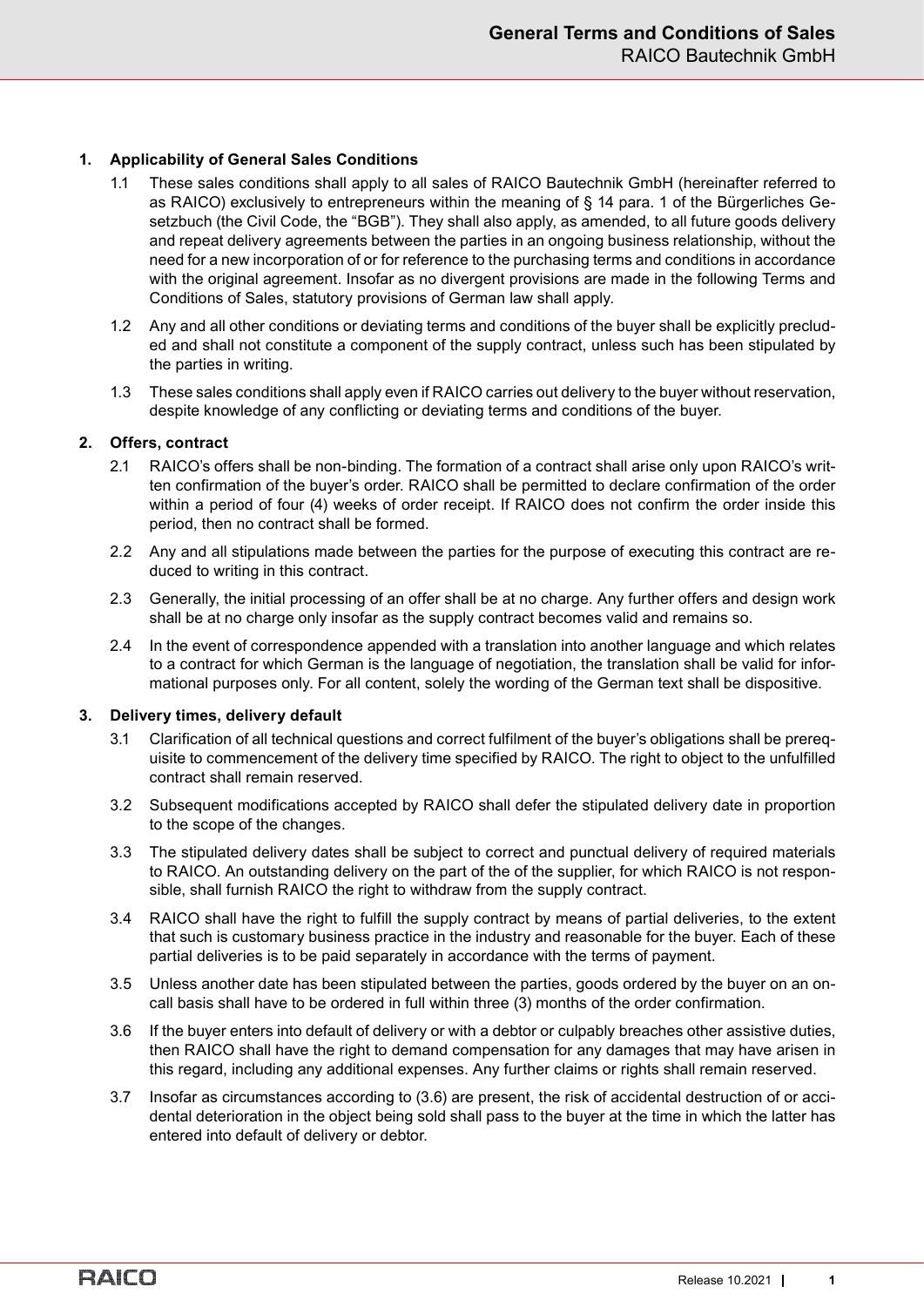- 3.8 RAICO shall be liable in accordance with provisions of statute, to the extent that the underlying purchase contract is a transaction to be settled on a fixed date within the meaning of § 286 para. 2 no. 4 BGB or § 376 of the Handelsgesetzbuch (the Commercial Code, the "HGB"). RAICO shall also be liable in accordance with statutory provisions insofar as the consequence of a delivery default for which it is responsible is that the buyer has the right to assert that its interest in the continued fulfillment of the contract has ceased.
- 3.9 RAICO shall also be liable in accordance with statutory provisions to the extent that the delivery default is caused by deliberate or grossly negligent breach of contract for which it is responsible; any culpability of its representatives or vicarious agents shall be attributed to RAICO. Insofar as the delivery default is caused by a grossly negligent breach of contract on the part of RAICO, liability to render compensatory damages shall be limited to foreseeable, typically occurring damage.
- 3.10 RAICO shall also be liable in accordance with statutory provisions insofar as the delivery default for which it is responsible is caused by the culpable breach of a material contractual obligation. In this event, however, liability for damages shall be limited to foreseeable, typically occurring damage.
- 3.11 The foregoing provisions shall be without prejudice to any of the buyer's additional statutory claims and rights.

### **4. Freight, transportation**

- 4.1 Unless otherwise stated in the order confirmation, delivery shall be stipulated to be "ex works" (EXW in accordance with Incoterms 2020).
- 4.2 Insofar as the buyer so desires, RAICO shall cover the delivery by taking out transportation insurance. All costs thereof shall be payable by the buyer.

### **5. Packaging**

- 5.1 Unless other stipulations are made, RAICO shall determine the type of packaging at its own discretion. Export packaging shall be charged to the buyer at respectively applicable RAICO packaging prices. The disposal of reusable packaging shall be at the buyer's expense.
- 5.2 To the extent not otherwise expressly stipulated, pallets for long steel goods and other equipment for transportation ("Transportation Material") shall remain the property of RAICO. The Transportation Material is to be treated with care, to be marked as the property of RAICO, and shall not be allowed to be used for any purposes other than the storage of the delivered goods. RAICO shall have the right to request the surrender of the handling materials. The buyer shall have to furnish the Transportation Materials on the date specified by RAICO for collection. If they are surrendered in an untimely manner or in a damaged condition, and if the buyer is responsible therefor, then RAICO shall have the right to charge the buyer at the prevailing rate for commensurate, new Transportation Material of the same design, to the extent that the buyer does not substantiate to RAICO that RAICO has suffered a lesser degree of damage. These amounts shall be payable immediately and without any deductions.

# **6. Place of fulfilment, passage of risk**

- 6.1 The place of performance for RAICO deliveries shall be RAICO's respective warehouse or production works. If the delivery is effected from one of RAICO's partners directly to the customer, then the warehouse or production works of the partner shall be the place of performance. The same shall also apply to carriage-paid delivery. The place of performance for the buyer' payments shall be the seat of RAICO.
- 6.2 Unless otherwise stipulated between the parties in writing, the risk, including in the event of carriage-paid delivery, shall pass to the buyer once the goods leave the RAICO warehouse or production works. If the delivery is from one of RAICO's partners directly to the customer, then the risk shall pass to the buyer once the goods leave the warehouse or production works of RAICO's partner.
- 6.3 If the goods are ready for shipment and if their shipment or acceptance is delayed for reasons for which RAICO is not responsible, then the risk shall pass to the buyer upon receipt of the notification of readiness for shipment. The same shall apply if the buyer fails to order the on-call goods within the designated period.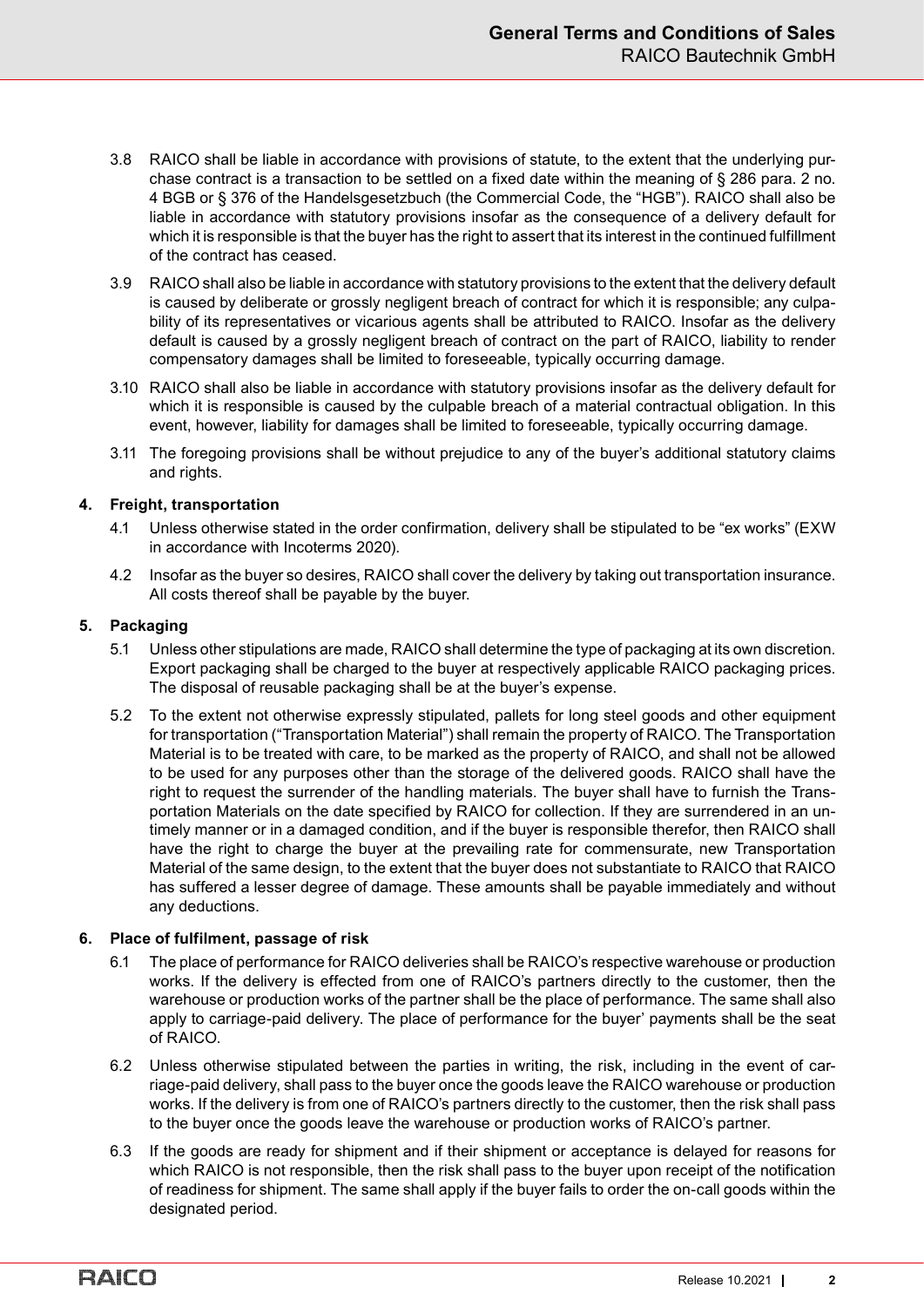## **7. Delivery**

- 7.1 If delivery has been stipulated, then it shall be incumbent upon the buyer to unload the goods. Any assistance rendered by HGV personnel shall be effected at the buyer's risk and expense.
- 7.2 The prerequisite for any assertion of any claims for defects by the merchant buyer shall be proper compliance with duties of examination and objection pursuant § 377 HGB.
- 7.3 If any shortfalls or damage are ascertained upon delivery of the goods, then such shall have to be noted on the shipping documents and countersigned by the carrier. Furthermore, this information shall have to be conveyed to RAICO immediately. If insurance payments are reduced due to the buyer's unsatisfactory cooperation in the event of damage detection and processing, then we shall have the right to charge the buyer for the reduced insurance payments.

## **8. Prices, invoice, payment**

- 8.1 Unless otherwise stipulated, RAICO prices shall be net "ex works" plus the statutory VAT at the time of invoicing. Ancillary costs such as packaging, freight, shipping costs, customs, installation, insurance and bank fees shall be billed separately.
- 8.2 RAICO's invoices shall be payable within ten (10) days of receipt of the invoice with a 2 % discount, otherwise within thirty (30) days of receipt of the invoice. In the event that the buyer defaults in payment, the provisions of statute shall apply. Partial payments shall necessitate a separate written agreement.
- 8.3 Insofar as VAT is not included in RAICO's bill, particularly because, based on information provided by the ordering party, RAICO assumed an "intra-community delivery" within the meaning of § 4 no. 1 b in conjunction with § 6 of the Umsatzsteuergesetz (the Sales Tax & VAT Act, the "UStG") and RA-ICO is subsequently charged with VAT payable (§ 6 a IV UStG), the buyer shall be obligated to pay RAICO the amount charged to RAICO. This obligation shall apply irrespectively of whether RAICO is retrospectively obligated to pay VAT, import sales tax, or similar taxes at home or abroad.
- 8.4 RAICO shall accept payment methods other than wire transfers, in particular, bills of exchange or checks, to the accounts specified in the invoice only as a conditional payment. All payments shall be free of fees for RAICO. Any banking, discounting, and drawing fees shall be paid by the buyer. Payment by bills of exchange and check shall necessitate prior agreement. Discounts for payments by bill of exchange shall not be granted. The surrender of bills of exchange and checks as such shall not be deemed settlement of mature claims.
- 8.5 The buyer shall not be able to withhold any payment or to set off any payment due to a counterclaim which is disputed or unacknowledged by RAICO, or which is not judicially determined. Moreover, the buyer shall be authorized to exercise a right of retention only to the extent that the counterclaim is due to the same contractual relationship.
- 8.6 If a material deterioration of the buyer's performance capacity occurs after formation of the contract, then RAICO shall have the right either to demand prepayment with respect to all deliveries not yet rendered or to withdraw from the contract.
- 8.7 Subject to a stipulation to the contrary, RAICO shall be bound to the stipulated price for a period of thirty (30) days. After expiration of this period, RAICO shall reserve the right to modify prices accordingly, if cost increases occur after formation of the contract, particularly, but not solely, due to collective bargaining agreements or to changes in the prices of materials on the part of its suppliers. RAICO shall be able to proceed along similar lines in the event of price reductions. The price modification shall have to be asserted within two (2) months of RAICO becoming subject to said price changes. RAICO shall announce any planned cost reductions and cost increases in writing to the buyer in advance.
- 8.8 It shall be possible to offset counterclaims sought by RAICO only by receivables of the buyer, and such counterclaims shall be neither payable nor transferable.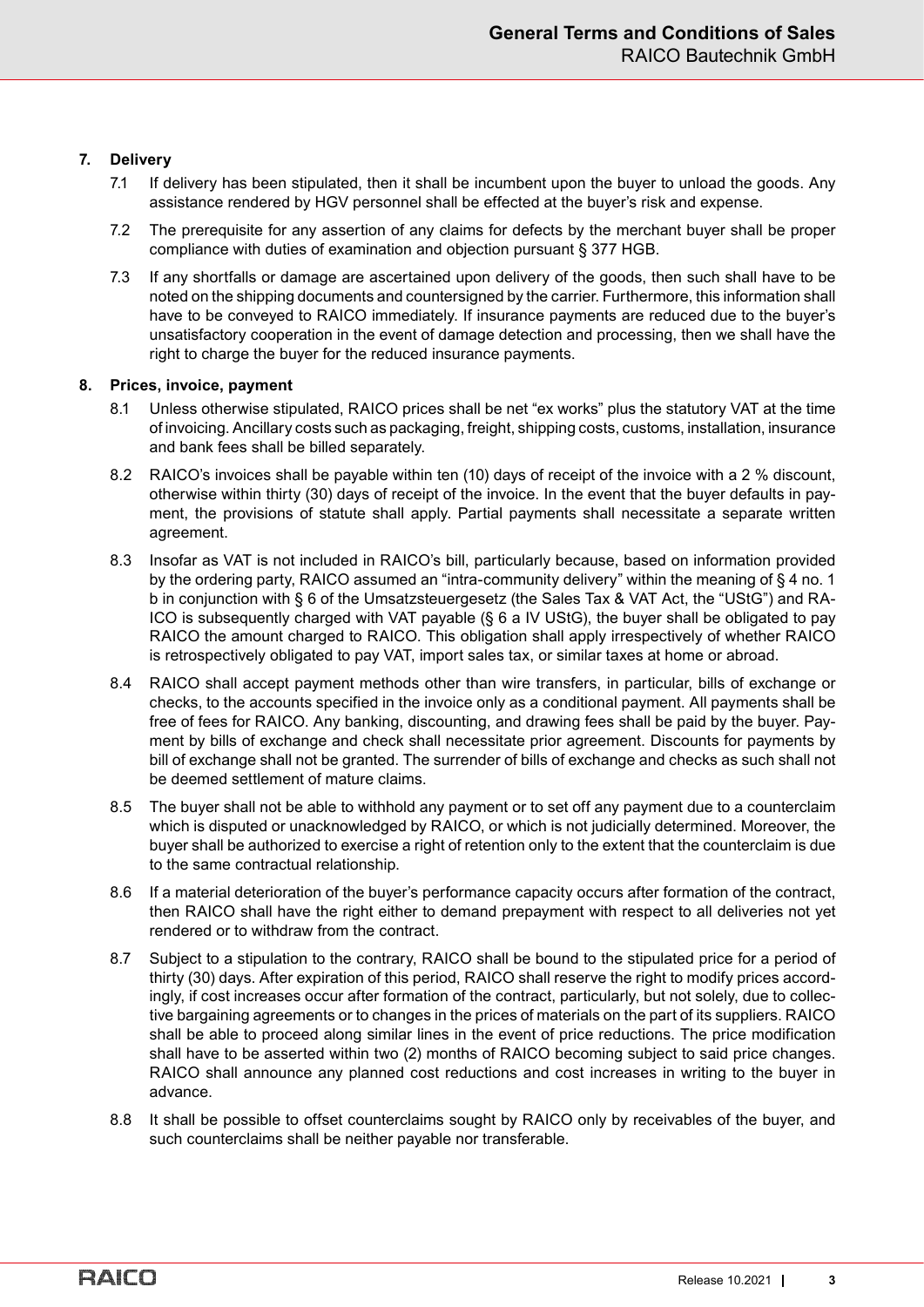### **9. Warranty**

- 9.1 If the goods delivered by RAICO are defective at the time of the passage of risk, then the buyer shall be entitled to a claim for subsequent performance. RAICO shall have to carry out the subsequent performance, at its option, by remediating the defect or by delivery of a new, defect-free item. All expenses requisite for subsequent performance, including, but not limited to, transportation, travel, labor, and materials, shall be borne by RAICO to the extent that these costs have not increased because the purchased item has been brought to a destination other than the place of performance. In the event of replacement delivery, the replaced parts shall become the property of RAICO.
- 9.2 If the subsequent performance fails despite at least two (2) attempts to remediate the defect, then the buyer shall have the right to withdraw from the contract or to a reduction in payment. The claims of the buyer to compensatory damages are governed by (10).
- 9.3 RAICO shall be able to refuse to remediate defects as long as the buyer has failed to comply with its payment duties, with the exception of an amount equal to the reduction with respect to the defective goods. In this event, the buyer shall be obligated to render payment in advance only if RAI-CO has confirmed its liability for defects in writing in accordance with these Terms and Conditions.
- 9.4 As a general principle, excluded from the warranty shall be any products used in a manner other than according to their intended use or (for products requiring maintenance) products not maintained in accordance with the maintenance guidelines, as currently amended.
- 9.5 Descriptions (dimensions, weights, or other performance data) and illustrations of RAICO products and goods in catalogs, brochures, memos, advertisements, and price lists, to the extent that such are not part of an offer, shall always serve solely for illustrative purposes only, shall be non-binding, and shall be deemed as contractual content only if designated and established as such in the contract expressly and in writing.
- 9.6 If samples are sent to the buyer for inspection, then RAICO shall be liable only to ensure the delivery is carried out in accordance with the selected sample, taking into consideration any rectifications.
- 9.7 If the buyer receives faulty assembly instructions, then RAICO shall be obligated solely to deliver defect-free assembly instructions prior to assembly of the item, and even then, only if the deficiency in the assembly instructions hinders proper assembly.
- 9.8 RAICO shall reserve the right to perform on the subject of the contract certain design-related changes caused by technical progress or rationalization at any time, insofar as these are kept within the bounds of what is customary in the industry and are reasonable for the buyer. Variations in color, weight, etc., to the extent customary in the industry, shall always be subject to reservation. In the event that the modification to the subject of the contract extends beyond the scope customary in the industry and is therefore unreasonable for the buyer, the buyer shall receive the right to withdraw from the contract, exercisable within two (2) weeks of receipt of commensurate written notification from RAICO. Any subsequent withdrawal on the grounds of the commensurately effected amendment to the agreement shall then be precluded.
- 9.9 With respect to agreements of the buyer with its customers, any recourse claims of the buyer that extend beyond the statutory claims for defects of the customer shall be precluded. The buyer shall inform RAICO in a timely manner about any claims of its customers for defects, such that RAICO is placed in a position, at its discretion, to meet the claims of the customer rather than that of the buyer.
- 9.10 The statute of limitations for claims for defects shall be one (1) year, calculated from the passage of risk. The same shall apply to any warranties issued by or binding upon RAICO, unless stipulated otherwise. In the event that items are used for a building or structure as intended and have caused its defectiveness, the statute of limitations shall be five (5) years from the passage of risk. This statute of limitations shall also apply to consequential damage arising from defects, unless such has been asserted based on tortious conduct.
- 9.11 If subsequent performance is required due to defective delivery, then the running of the statute of limitations shall be tolled until the end of the subsequent performance. Following that, the period of the statute of limitations shall not recommence, but rather shall continue to run.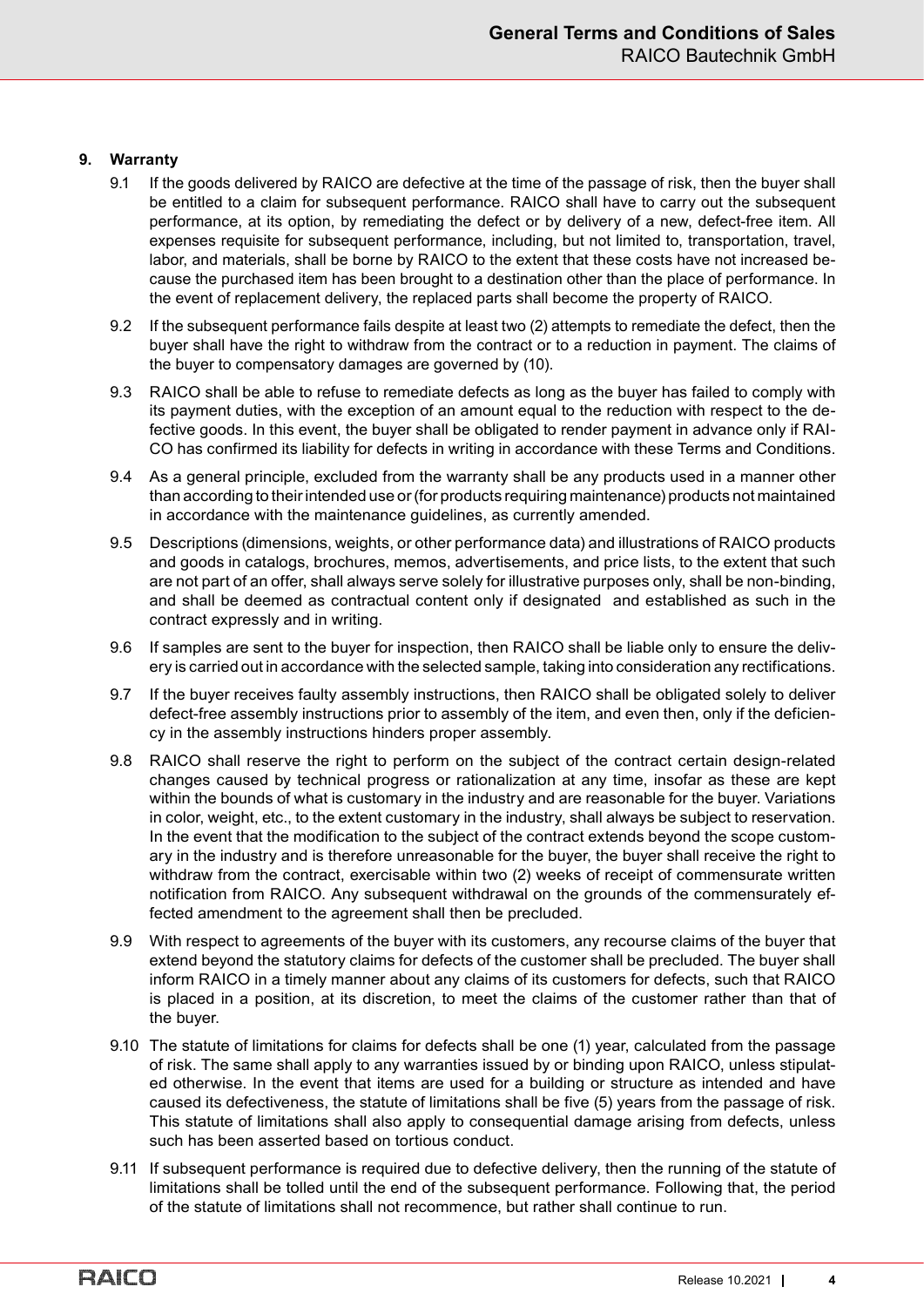9.12 In addition, for claims arising from title defects the following shall apply: to the extent not otherwise stipulated, RAICO shall be obligated to render the delivery free from the rights of third parties solely in the country of the delivery address. In the event of an infringement of third-party intellectual property rights for which RAICO is responsible, RAICO shall be able, at its option, either to obtain a license for the stipulated or presupposed use and to transfer it to the buyer, or to modify the delivered goods such that the intellectual property right is not infringed, or to exchange the delivered goods, insofar as such does not affect the stipulated or presupposed use of the delivered goods. If RAICO is not able to do such, or if RAICO refuses or fails at subsequent performance, then the buyer shall be entitled to statutory claims and rights. No. 10 of these Terms and Conditions shall apply to any claims for compensatory damages and reimbursement of expenses.

### **10. Liability, compensatory damages**

- 10.1 RAICO shall be liable in accordance with statutory provisions, insofar as the buyer asserts compensatory damages claims based on intentional acts or gross negligence, including intentional acts or gross negligence by RAICO's representatives or vicarious agents. To the extent that RAICO is not charged with intentional breach of contract, liability for compensation shall be limited to damages that are foreseeable and typically occurring.
- 10.2 RAICO shall be liable in accordance with statutory provisions insofar as RAICO culpably breaches a material contractual duty; in this case as well, any liability for compensatory damages shall be limited to the foreseeable and typically occurring damage. 'Material contractual duties' are those respective primary contractual duties, as well as secondary contractual obligations which, in the event of a culpable breach of duty, may jeopardize attainment of the contractual purpose.
- 10.3 To the extent that as the customer is otherwise entitled to compensation for damage in lieu of performance due to a negligent breach of duty, RAICO's liability shall be limited to compensation for foreseeable and typically occurring damage.
- 10.4 The foregoing shall be without prejudice to liability due to culpable injury to life, limb. or health. Such shall also apply to mandatory liability in accordance with German product liability law and to liability for fraudulent misrepresentation.
- 10.5 To the extent that the liability for compensatory damage vis-à-vis RAICO is precluded or limited, such shall also apply with respect to personal compensatory damages liability of for RAICO's employees, workers, colleagues, representatives, and vicarious agents.
- 10.6 In addition to what is intended in no. 10.[●], any additional liability for compensatory damages irrespective of the legal nature of the claim being asserted claim – shall be precluded. This shall particularly apply to damage compensation claims arising from negligence upon contract formation, and to other breaches of duty or tort claims for compensation for property damage as contemplated by § 823 BGB. This limitation shall also apply to the extent that, in lieu of a compensation claim for damages, the buyer demands compensation for wasted expenditure of effort in place of performance.
- 10.7 RAICO shall assume no liability for damage resulting from improper or incorrect use, faulty self-assembly or start-up, natural wear, faulty or negligent handling, including, but not limited to, excessive strain, unsuitable operating resources, replacement materials, defective construction work, unsuitable foundation, chemical, electrochemical, or electrical influences or improper changes or repairs effected without RAICO approval.
- 10.8 RAICO shall not be liable for the issuance of any approvals potentially required pursuant to public law, or for meeting pollution and nuisance directives. The foregoing shall not apply if compliance with these regulations and/or provisions of public law approvals by RAICO has been stipulated in individual contracts.

#### **11. Force majeure**

- 11.1 A contractual party shall not be responsible for nonperformance of its contractual duties if it can evince that:
	- a) nonperformance is caused by an impediment outside of its control, and
	- b) at the time the agreement was entered into, it could not be reasonably expected that such an impediment would arise and impede the performance of said party's contractual duties, and
	- c) the impediment or its consequences could, reasonably, have been neither prevented nor remedied.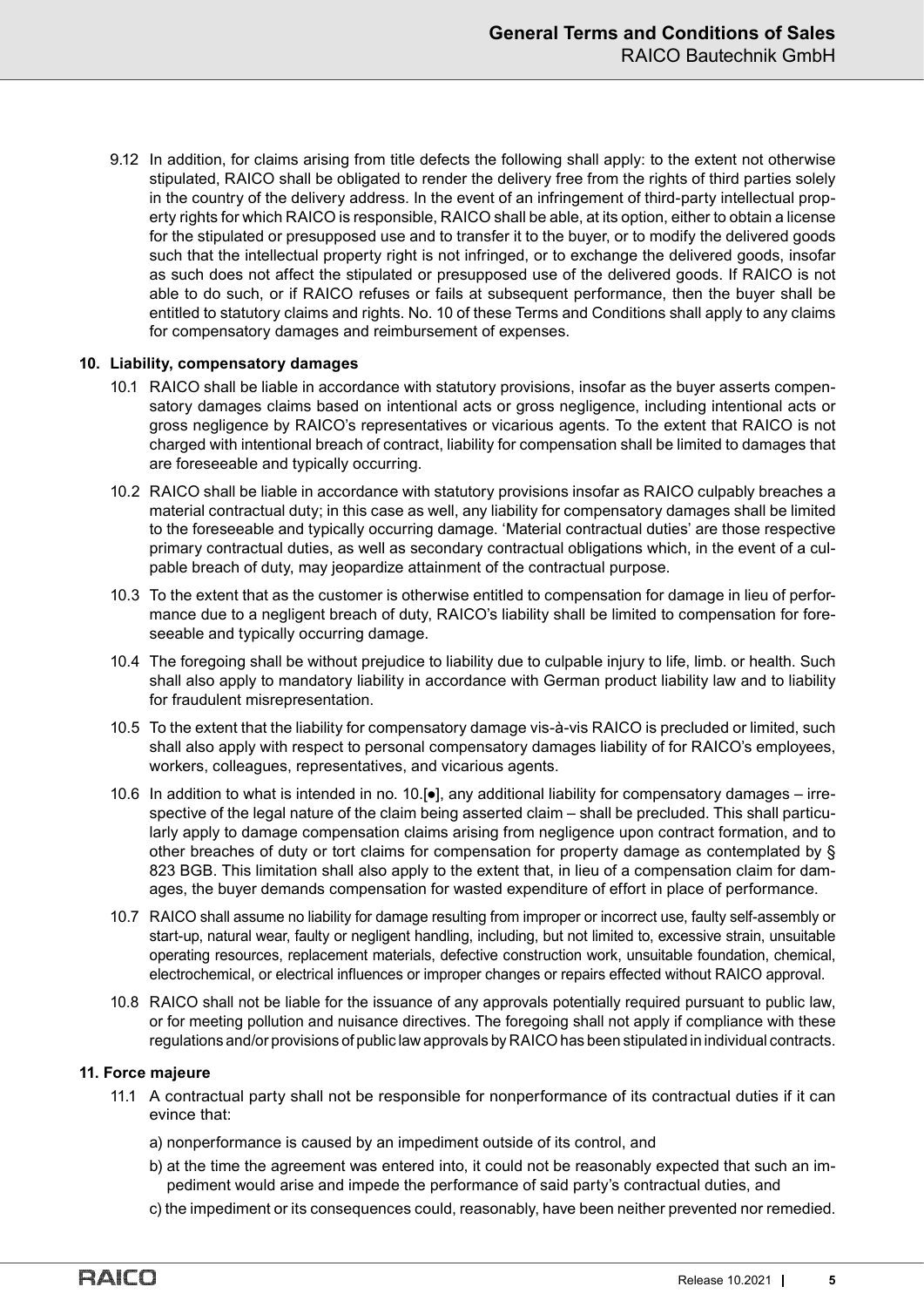- 11.2 Any kind of delay shall be deemed to be nonimputable if the nonperforming contractual party is not responsible for such delay and if that delay is caused, in particular, by force majeure; acts by enemies of the state; government restrictions; prohibitions; expropriation or rationing imposed by government bodies; embargos; fire; flooding; tsunamis; typhoons; windstorms; earthquakes; epidemics; unusually violent storms; delays attributed to circumstances caused by similar natural events or by government bodies; and strikes or labor disputes (caused by or involving employees or suppliers of the nonperforming contractual party) or attributed to any other circumstance beyond the reasonable control (including preventative risk management) of the nonperforming contractual party. Such shall apply to the extent that such impediments are shown to impede significantly the completion or provision of the deliverable.
- 11.3 A contractual party, who wishes such release from performing its contractual duties, must, upon becoming cognizant of the impediment and its consequences for the performance of the contractual party's duties, notify the other contractual party of the impediment and its consequence for the performance of the Agreement. The nonperforming contractual party must also notify the other contractual party once the impediment has ceased to exist.
- 11.4 A cause for relief as contemplated by this section 11 shall extend the delivery period or postpone the delivery deadline by a reasonable amount of time and shall release, for as long as the cause for relief subsists, the nonperforming contractual party (i) from its duty to render damages, liquidated damages, and other contractual relief as well as (ii) from the obligation to pay interest on any money owed. Such shall also apply if the impediment arises while a party is already in default.
- 11.5 If such cause for relief subsists for longer than three months, either contractual party shall have a right to terminate, in writing with notice of two (2) weeks, the component of the Agreement not yet performed; any claims for damages shall be hereby precluded.

## **12. Ownership proviso**

- 12.1 RAICO shall retain title of the delivery item until receipt of all payments arising from the business relationship with the buyer. The buyer shall hold in safekeeping for RAICO the property held as security. In the event of conduct not in conformity with the contract, including, but not limited to, default in payment, RAICO shall have the right to take back the goods. If RAICO takes back the purchased goods, then such shall constitute – notwithstanding the assertion of claims for compensatory damages – withdrawal from the contract. After taking back the purchased goods, RAICO shall have the right to convert and sell such, and the proceeds from such conversion and sale shall be credited against the liabilities of the buyer, less reasonable costs of such conversion and sale.
- 12.2 During the period of the ownership proviso, the buyer shall be obligated to treat the goods with care and to keep them in proper condition. RAICO shall have the right to insure the proviso goods, at the buyer's expense and at sufficient replacement value, against theft and damage of all kinds, including, but not limited to, damage caused by fire and water, insofar as the buyer does not verify that it has taken out such insurance.
- 12.3 In the event of distraint, confiscations, or other third-party injunctions concerning the subject of the proviso, the buyer shall have to notify RAICO in writing without undue delay, appending all documents (minutes of distraint, etc.). To the extent that the third party is not in a position to reimburse RAICO for the in- and out-of-court expenses associated with a legal action as contemplated by § 771 ZPO, the buyer shall be liable for the deficit accruing to RAICO.
- 12.4 The buyer shall have the right to resell the purchased item in the ordinary course of business; however, the buyer hereby assigns RAICO all receivables in the amount of the final invoice amount (including VAT) of RAICO's receivable against its customers or any third parties arising from the resale, irrespective of whether the purchased item is sold with or without processing. The buyer shall remain authorized to collect this receivable even after assignment. Such shall be without prejudice to the right of RAICO to collect the receivable itself. However, RAICO shall be obligated to refrain from collecting the receivable as long as the buyer (i) meets its payment obligations from the proceeds received, (ii) does not default on payment and, in particular, (iii) has not initiated proceedings for settlement or bankruptcy, or (iv) has not ceased payments. If such is the case, then RAICO shall be allowed to demand that the buyer notify RAICO of the assigned receivables and the parties liable thereon, pro-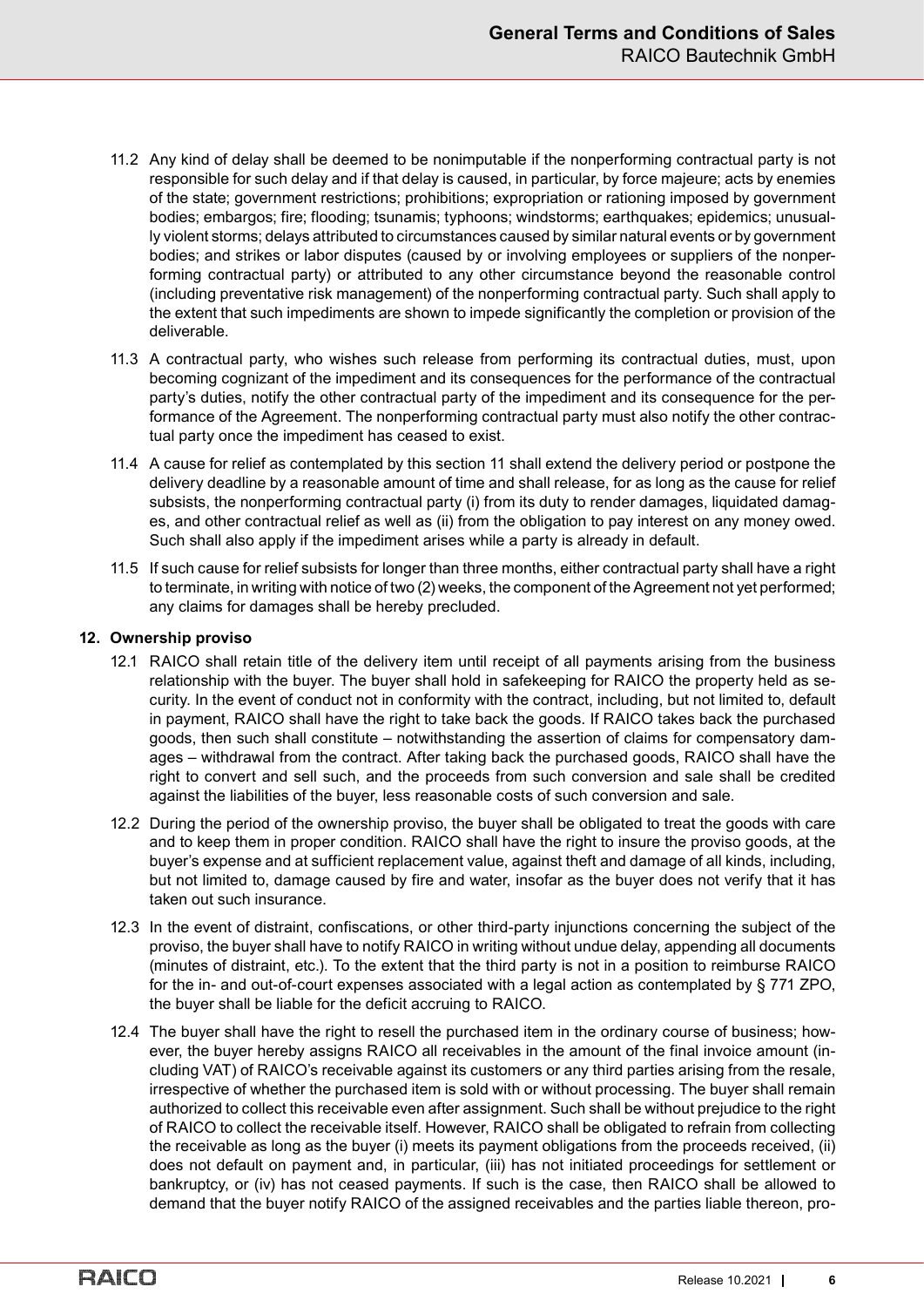vide all information necessary for collection, hand over the appurtenant documents, and notify said debtors (third parties) of the assignment.

- 12.5 If receivables of the buyer arising from the resale of the reserved goods or the goods in which RAICO holds joint title have been included in a current account, then the buyer shall hereby assign to RAICO its claim for payment in the amount of the respective and recognized balance in the amount of the receivables of RAICO against the buyer.
- 12.6 If the realizable value of the securities due to RAICO exceeds the receivables to be secured arising from the business relationship by more than 10%, then RAICO shall be obligated, at the customer's request, to release the customer's securities to that extent. The selection of the securities to be released shall be at the discretion of RAICO.
- 12.7 Any processing or remodeling of the delivered item by the buyer shall always be performed for RAICO. If the delivered item is processed with other items to which RAICO does not hold title, then RAICO shall acquire joint title in the new item proportionally to the value of the delivered item in relation to the other processed items at the time of processing. Apart from such, the same shall apply to any goods resulting from processing as to the goods delivered subject to reservation.
- 12.8 If the proviso goods are inseparably commingled with other items to which RAICO does not hold title, then RAICO shall acquire joint title to the new item proportionally to the value of the purchased item (final invoice amount, including VAT) in relation to the other commingled items at the time of commingling. If the commingling is effected in such a manner that the buyer's item is to be seen as the primary item, then it shall be deemed agreed that the buyer is transferring a proportionate joint interest to RAICO. The buyer shall hold the resulting items in safekeeping in sole ownership or co-ownership for RAICO.
- 12.9 If the proviso goods become an integral part of a parcel of real property by means of being affixed thereto, then the buyer shall be obligated (i) to allow RAICO to inspect and enter said property, (ii) to assign to RAICO its claims against the property owner or, if the buyer itself is the property owner, (iii) to grant other equivalent security interests. In the event of a material deterioration of the buyer's financial circumstances, RAICO shall have the right, with the consent of the property owner or lessor, to step into the shoes of the customer with respect to said property owner or lessor.
- 12.10 Should the extended ownership proviso not have been incorporated into the contract due to the buyer's conflicting general terms and conditions or due to other statutory provisions, then, in the alternative, delivery shall be effected under a simple ownership proviso.

### **13. Copyrights and intellectual property rights**

- 13.1 RAICO shall reserve copyrights and intellectual property rights to illustrations, drawings, calculations, and other documents. The same shall also apply to any written documents designated "confidential." Prior to the transfer of such to third parties, the buyer shall require RAICO's explicit written consent.
- 13.2 RAICO shall also retain copyrights and intellectual property rights to molds, samples, or tools manufactured in the course of performance on the contract. Subject to express contractual provisions stating otherwise, RAICO shall not be obligated to surrender such, even if the price is shown separately in the contract or on the invoice.
- 13.3 For goods produced in accordance with the buyer's drawings, samples, or other specifications, the buyer shall accept liability for infringement of patents and any other intellectual property rights of third parties. The buyer shall indemnify RAICO from any such claims.

### **14. Advertising**

- 14.1 In the absence of RAICO's prior written consent, the buyer shall not be allowed to use any of RAICO's copyrighted names, logos, trade names, trademarks, or service marks which RAICO, as owner, holds or controls.
- 14.2 Without the prior written consent of RAICO, the buyer shall not disclose, in any manner whatsoever or through any marketing measures or otherwise, the fact that RAICO is a contracting partner or supplier of the buyer, unless such publication is required by compulsoryey provisions of law. Even in this event, the buyer shall, prior to the announcement concerned, inform RAICO in a timely manner thereof.